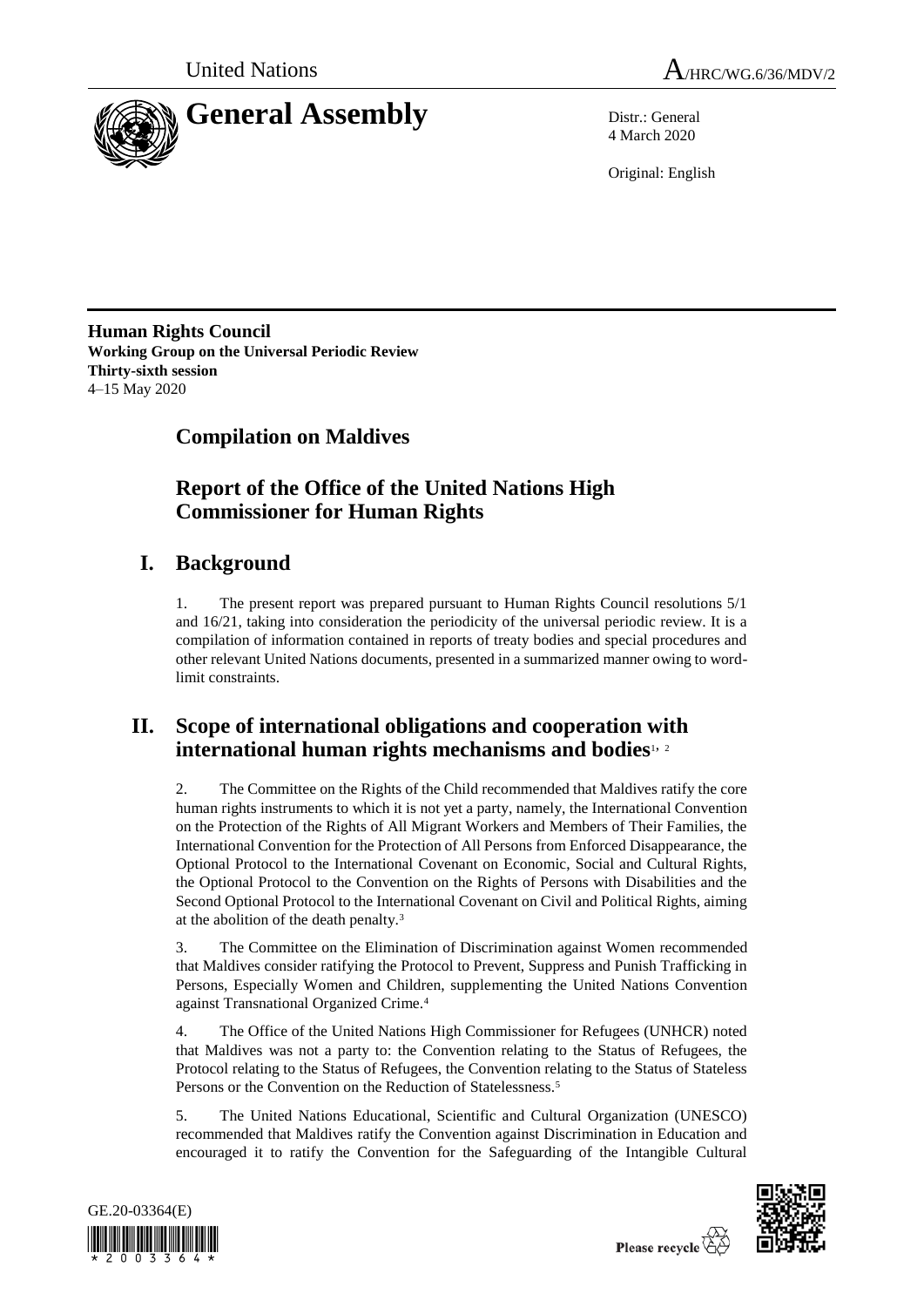Heritage and the Convention on the Protection and Promotion of the Diversity of Cultural Expressions.<sup>6</sup>

6. The Committee on the Elimination of Discrimination against Women recommended that Maldives honour its commitment to withdraw its reservation to article 16 (2) of the Convention on the Elimination of All Forms of Discrimination against Women within a clear time frame and to review its reservation to article 16 (1), with a view to fully withdrawing  $it.<sup>7</sup>$ 

7. The Committee on the Rights of the Child encouraged Maldives to consider withdrawing its reservations to articles 14 (1) and 21 of the Convention on the Rights of the Child.<sup>8</sup>

## **III. National human rights framework**<sup>9</sup>

8. The Committee on the Elimination of Discrimination against Women called upon Maldives to incorporate the Convention into the national legal system in order to make its provisions directly applicable and enforceable by the courts.<sup>10</sup>

9. The same Committee recommended that Maldives conduct a systematic gender review of its legislation as part of the ongoing legal reform with a view to bringing it into full compliance with the Convention and ensuring that all discriminatory provisions, including family and criminal law provisions, were repealed or amended. It also recommended that Maldives enact the regulations required for the full implementation of the Domestic Violence Prevention Act and the Prevention of Human Trafficking Act.<sup>11</sup>

10. The Committee against Torture recommended that Maldives revise the Anti-Torture Act to ensure that it provided for punishment commensurate with the gravity of the offence of torture and did not condition punishment on the duration of the victim's hospitalization, noting that some forms of torture might not inflict physical suffering at all.<sup>12</sup>

11. The Committee against Torture was concerned that the Human Rights Commission of Maldives had not obtained A status accreditation from the Global Alliance of National Human Rights Institutions on several grounds, including concern that it might be interpreting its mandate in a manner inconsistent with international human rights law, particularly with regard to recognized protection against all forms of cruel, inhuman or degrading treatment or punishment and with regard to the founding legislation that provided that all members of the Commission must be Muslim.<sup>13</sup>

## **IV. Implementation of international human rights obligations, taking into account applicable international humanitarian law**

## **A. Cross-cutting issues**

#### **1. Equality and non-discrimination**<sup>14</sup>

12. The Committee on the Rights of the Child was concerned about the discrepancy between article 20 of the Constitution, on the equality of all citizens, and article 9 (b) thereof, which required citizens to be Muslims and provided that non-Muslims were excluded from obtaining citizenship.<sup>15</sup>

13. To fight against discrimination and develop a more inclusive society, the Special Rapporteur in the field of cultural rights recommended that the Government modify discriminatory constitutional provisions to bring them into line with its international human rights treaty obligations, take measures to ensure that religion and culture were not used to justify violations of internationally recognized human rights, including the human rights of women, in any law or statement by the Government, or to excuse the failure of Maldives to fulfil its obligations under international law to eliminate discrimination.<sup>16</sup>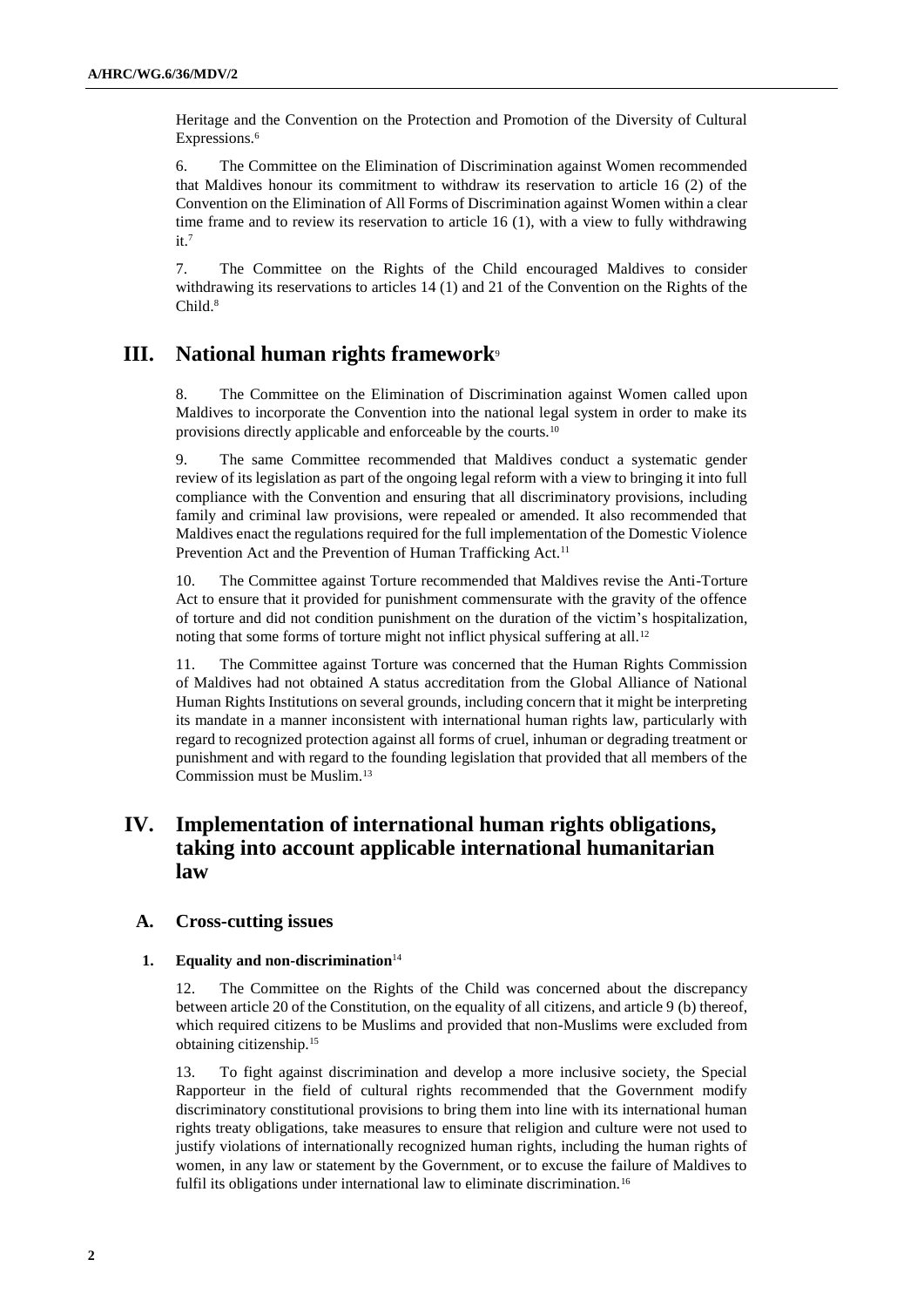14. The Special Rapporteur in the field of cultural rights also recommended that Maldives establish a helpline and counselling services for victims of discrimination, fully implement the Gender Equality Act and guarantee equality between men and women in matters relating to family law, in particular by ensuring, de jure and de facto, the right of women to inherit property on an equal basis with men. She further recommended that the Government conduct a gender impact analysis of existing laws, strengthen efforts to combat discriminatory stereotypes and promote the values of the substantive equality of women and men in society as a whole, including through general and targeted awareness-raising campaigns.<sup>17</sup>

15. The Committee on the Rights of the Child urged Maldives to ensure that all children within its jurisdiction enjoyed all the rights enshrined in the Convention without discrimination. The Committee also urged Maldives to amend its legislation in order to eliminate any discrimination against girls, children born out of wedlock or following out-ofcourt marriages and lesbian, gay, bisexual, transgender or intersex children. The Committee encouraged Maldives to use legislative, policy and educational measures, including sensitization and awareness-raising, to end the stigmatization of girls, children born out of wedlock or following out-of-court marriages and lesbian, gay, bisexual, transgender or intersex children.<sup>18</sup>

### **2. Development, the environment, and business and human rights**<sup>19</sup>

16. The Committee on the Elimination of Discrimination against Women called upon Maldives to ensure that women were represented and participated in decision-making and policymaking regarding plans and policies aimed at disaster management and in response to the impact of climate change. It recommended promoting gender equality as an explicit component of such plans and policies and ensuring that women, in particular rural women, were consulted in their development.<sup>20</sup>

17. The Committee on the Rights of the Child was concerned that, while tourism constituted the main pillar of the country's economy, and child prostitution was reported to take place in the tourist environments of beaches, safari boats and guesthouses, Maldives had not yet adopted measures to protect children from violations of their rights that might arise from tourism activities, especially child sex tourism.<sup>21</sup>

18. The same Committee recommended that Maldives adapt its legislative framework (civil, criminal and administrative) to ensure the legal accountability of business enterprises and their subsidiaries operating in or managed from its territory, undertake awareness-raising campaigns with the tourism industry and the public at large on the prevention of child sex tourism and widely disseminate the charter of honour for tourism and the World Tourism Organization Global Code of Ethics for Tourism among travel agents and other members of the tourism industry.<sup>22</sup>

## **B. Civil and political rights**

#### **1. Right to life, liberty and security of person**<sup>23</sup>

19. The Committee against Torture welcomed the information from Maldives that it intended to uphold the 65-year moratorium on the death penalty. While noting that, since the inauguration of the new President, the sentences of 15 of the 18 persons who had been sentenced to death in the country had been commuted to life imprisonment, the Committee expressed its continued concern that some of the individuals on death row had alleged that they had been convicted on the basis of confessions that had been obtained through torture and that some had been convicted for crimes allegedly committed when they were juveniles.<sup>24</sup>

20. The same Committee recommended that Maldives continue to uphold its moratorium on executions, consider commuting all remaining death sentences and consider amending its laws in order to abolish the death penalty for all crimes.<sup>25</sup>

21. The Committee on the Rights of the Child was gravely concerned that the Juvenile Court had sentenced five children to death in three separate cases (one in 2013 and two in 2015). It urged Maldives to, with the utmost priority, ensure that the death penalty was not carried out on persons under 18 years of age or on persons who were under 18 at the time of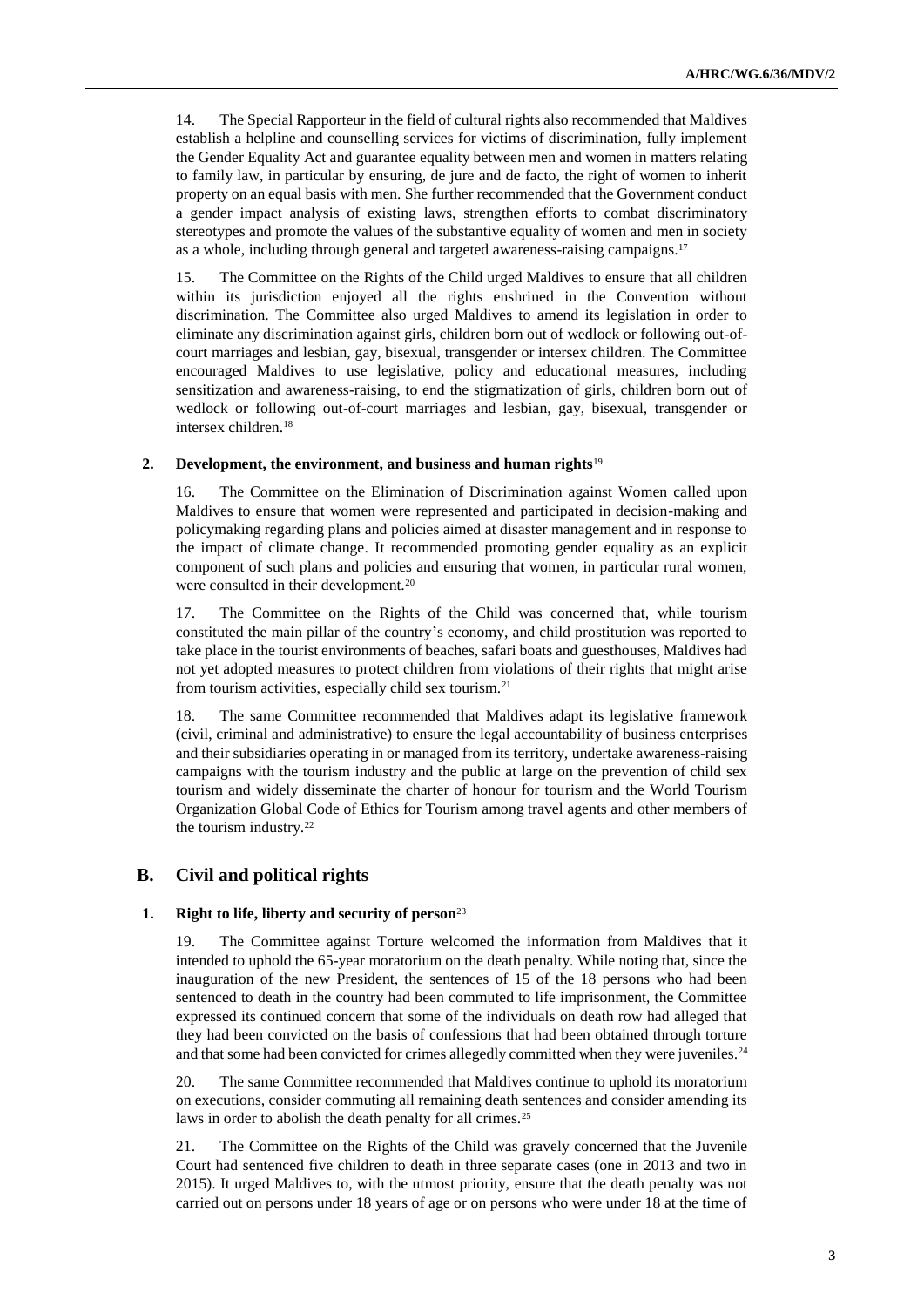the commission of the crime, including for *hadood* offences and *qisas* cases, replace any such death sentences with an appropriate alternative sanction and work with families of murder victims to encourage pardons for *qisas* cases.<sup>26</sup>

22. The Committee against Torture was concerned that the 23 deaths in custody investigated by the Human Rights Commission of Maldives, all of which were alleged to have resulted from natural causes, did not reflect the total number of actual deaths in custody that had occurred during the relevant time period. Additionally, the Committee was seriously concerned about the seven cases of unexplained deaths in custody that were reported to the Commission between August 2016 and October 2017 and about reports of deaths in custody owing to lack of medical care and medicines. The Committee recommended that Maldives investigate promptly, thoroughly and impartially all deaths in custody and ensure that perpetrators were punished appropriately and that the families of the deceased received compensation.<sup>27</sup>

23. The same Committee was seriously concerned that many allegations of torture had been reported in connection with actions taken by the Maldives Police Service and the Maldives National Defence Force during the state of emergency introduced by the previous Government on 5 February 2018, despite the fact that article 255 (b) (12) of the Constitution stipulated that measures adopted during a state of emergency could not restrict article 54 of the Constitution, which prohibited torture, and that section 16 of the Anti-Torture Act stipulated that a state of war, political unrest, increased rate of crime or state of emergency could not excuse or justify acts of torture, cruel, inhuman or degrading treatment or punishment.<sup>28</sup>

24. The Special Rapporteur on torture and other cruel, inhuman or degrading treatment or punishment, in the light of the absolute and non-derogable character of the prohibition against torture and other cruel, inhuman or degrading treatment or punishment, urged the Government of Maldives to: (a) remove from its legislation any potential legal justification for torture or other cruel, inhuman or degrading treatment or punishment; (b) remove from its legislation any statute of limitation for such acts; (c) to reverse the amendments made to the Prisons and Parole Act which further limited the rights of a person deprived of their liberty, in contravention of international law; (d) completely abolish all forms of corporal punishment and the death penalty; and (e) permanently remove or repurpose any facilities constructed with a view to carrying out the death penalty.<sup>29</sup>

25. The Committee against Torture was concerned about reports of the widespread practice of torture and ill-treatment of persons deprived of their liberty with a view to extracting confessions. It was also concerned that confessions allegedly resulting from the torture of suspects had been accepted as evidence in judicial proceedings. It recommended that Maldives ensure, in law and in practice, that any statement resulting from torture or cruel, inhuman or degrading treatment was not invoked as evidence in court, except against the persons who had carried out those acts and ensure that courts dismissed in practice all cases in which evidence had been obtained as a result of coerced confessions, investigate and prosecute all such allegations of torture and ill-treatment and provide redress to victims.<sup>30</sup>

#### **2. Administration of justice, including impunity, and the rule of law**<sup>31</sup>

26. The Committee against Torture recommended that Maldives promptly, impartially and effectively investigate all complaints of torture and ill-treatment, including to ensure effective cooperation between police investigators and bodies charged with receiving complaints of torture, particularly the Human Rights Commission of Maldives and the National Integrity Commission, for example by establishing an independent mechanism to assist in the investigation of allegations of torture and ill-treatment so that there was no hierarchical connection between the investigators and the alleged perpetrators, and to ensure that all persons under investigation for having committed acts of torture or ill-treatment were immediately suspended from their duties and remained so throughout the investigation, while ensuring that the principle of presumption of innocence was observed.<sup>32</sup>

27. The Special Rapporteur on torture and other cruel, inhuman or degrading treatment or punishment strongly urged Maldives: (a) to publicly and unequivocally reaffirm a zerotolerance policy for torture or ill-treatment; (b) to clearly communicate that policy throughout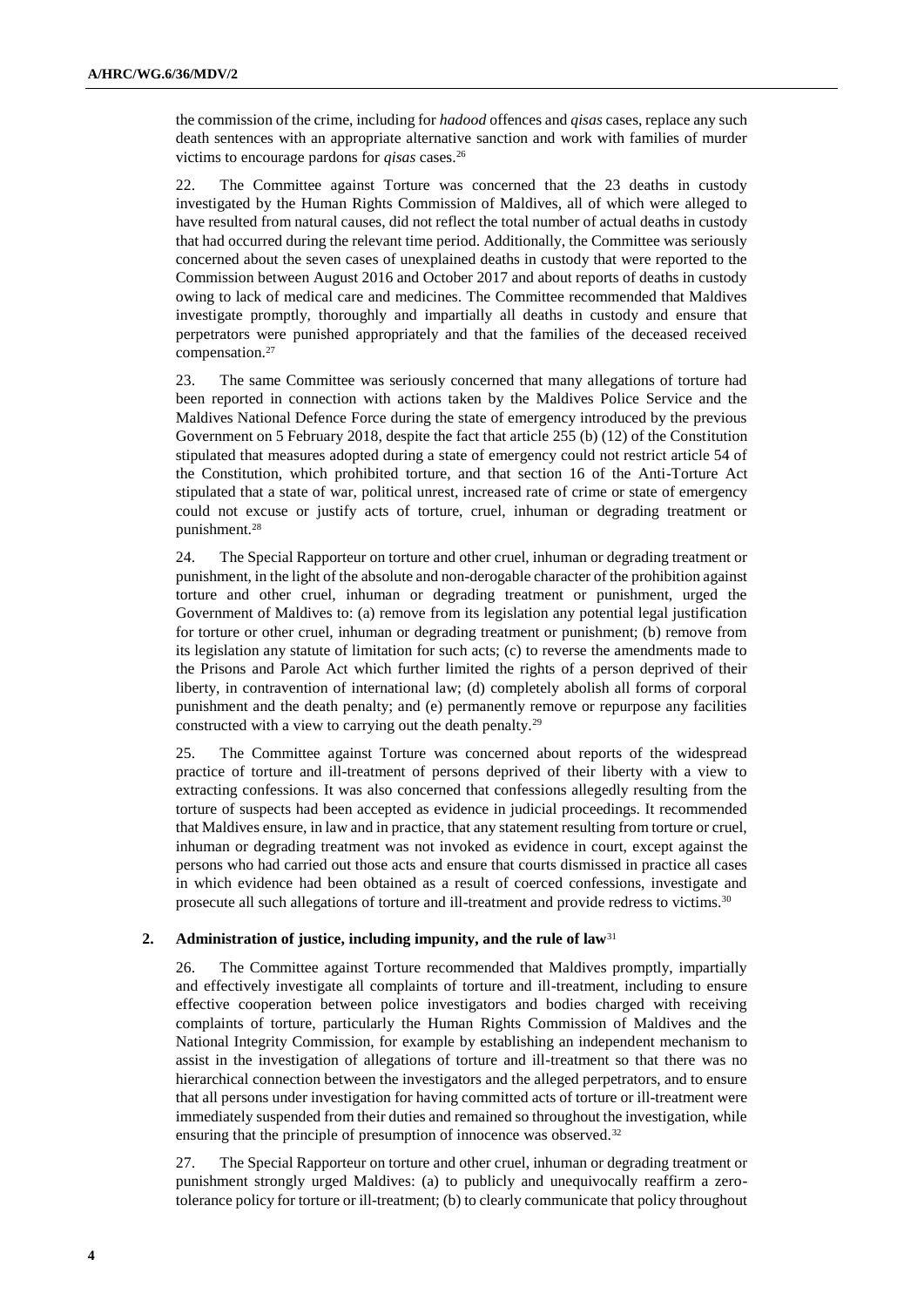the services of all branches of Government; (c) to announce severe disciplinary sanctions for violations, including any participation, complicity or complacency for torture or illtreatment; (d) to instruct and train all officials of the military, police, correctional and similar services to ensure that they performed their duties in line with international human rights standards; and (e) to undertake prompt and impartial investigations wherever there were reasonable grounds to believe that an act of torture or ill-treatment had been committed and to prosecute and punish the perpetrators.<sup>33</sup>

28. The Committee on the Elimination of Discrimination against Women urged Maldives to expedite the adoption of bills pending before the parliament aimed at strengthening the country's administration of justice, in particular the bills on legal aid, evidence, witness protection, juvenile justice and the judicature, remove evidentiary requirements that were discriminatory against women and ensure the equal consideration and weight of women's testimonies as witnesses.<sup>34</sup>

29. The same Committee recommended that Maldives strengthen the independence of the judiciary, establish legal remedies that were expeditious and accessible to women and ensure, through adequate regulations and procedures, that women who reported violations, especially in cases of violence, were treated in a gender-sensitive manner at all stages of judicial proceedings. It also recommended that Maldives increase the representation of women in the judiciary, in particular among judges and court officials.<sup>35</sup>

30. The Committee against Torture recommended that Maldives promptly create an impartial and effective transitional justice mechanism mandated to investigate allegations of torture and cruel, inhuman and degrading treatment or punishment committed in the past, including prior to 2012.<sup>36</sup>

31. The same Committee also recommended that the new Commission on Murders and Disappearances be provided with adequate personnel and technical support to effectively investigate cases reported to it and that information be regularly published on its progress. The Committee encouraged the Commission to ensure the accountability of the perpetrators, including with regard to the disappearance in 2014 of journalist Ahmed Rilwa, and recommended that Maldives make public the reports of previous inquiries concerning acts amounting to violations of the Convention, including the full report of the commission established to investigate the mistreatment and killing of prisoners in Maafushi jail on 20 September 2003.<sup>37</sup>

### **3. Fundamental freedoms and the right to participate in public and political life**<sup>38</sup>

32. The Committee on the Rights of the Child was seriously concerned about reports of religious intolerance towards non-Muslims and non-believers and the general impunity enjoyed by those who committed violence against adults and children promoting religious tolerance. The Committee was also concerned about reports that religious extremism was on the rise in the country and that it had a severe impact on the rights of children to freedom of thought, conscience and religion.<sup>39</sup>

33. The same Committee reiterated its previous recommendation that Maldives respect the right of the child to freedom of thought, conscience and religion, by taking effective measures, including legislative measures, to prevent and eliminate all forms of religious intolerance and of discrimination on the grounds of religion or belief and by promoting religious tolerance and dialogue in society, including through facilitating an open public debate on religious issues. Maldives should ensure that those committing violence in the name of religion were held accountable.<sup>40</sup>

34. To combat the rise of fundamentalism, the Special Rapporteur in the field of cultural rights recommended that the authorities should: (a) urgently and effectively combat fundamentalist ideology in accordance with international standards, including in the sphere of education and through the promotion of culture and arts; (b) promote the universality of human rights and the separation of religion and the State as essential means of guaranteeing cultural rights and freedom of religion or belief for all, including by clarifying that such concepts were entirely compatible with respect for religion, in accordance with international standards; (c) prosecute members of fundamentalist groups that were inciting violence,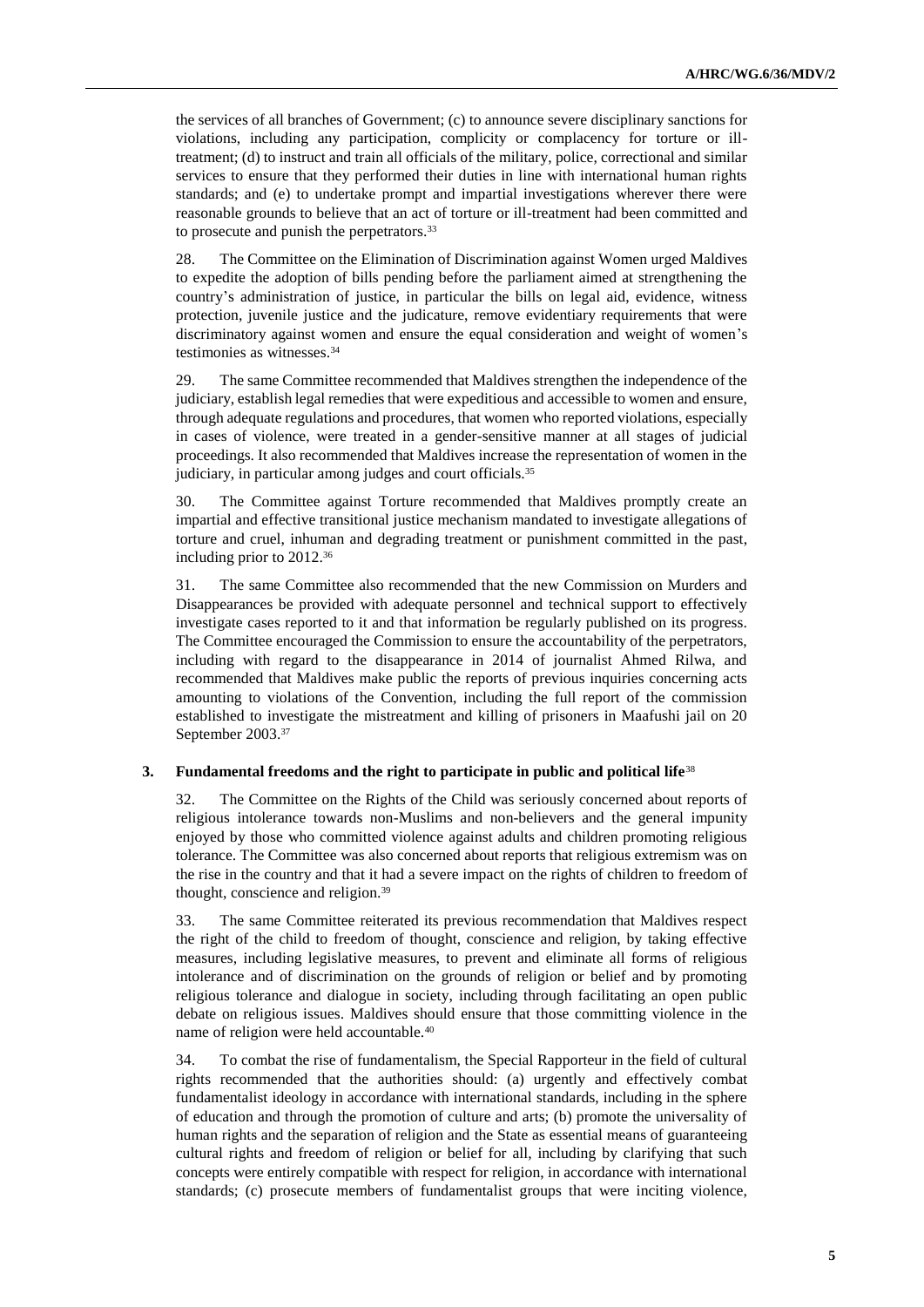including online; and (d) take measures to effectively address the growing problem of online hate speech.<sup>41</sup>

35. The Special Rapporteur also recommended that Maldives stop pressuring civil society organizations to censor themselves, lift without delay the suspension on the Maldivian Democracy Network and demonstrate commitment to freedom of expression. She further recommended that it ensure that human rights defenders and experts working to counter fundamentalism were able to do their work without facing restrictions, threats or coercion.<sup>42</sup>

36. The Committee on the Elimination of Discrimination against Women recommended that Maldives conduct awareness-raising activities for politicians and community leaders, in particular men, as well as the general public, on the importance of the full and equal participation of women in leadership and decision-making roles with a view to eliminating social and patriarchal attitudes. It also recommended that Maldives increase the role and visibility of women in politics with a view to translating their engagement into leadership roles, targeting in particular current and potential women candidates, and provide incentives for political parties to nominate equal numbers of women and men as candidates.<sup>43</sup>

### **4. Prohibition of all forms of slavery**<sup>44</sup>

37. UNHCR indicated that Maldives was known to be a destination country for human trafficking, including sex trafficking and especially forced labour. The trafficking of Maldivian children within the country was also an issue. Maldives maintained efforts to address the problems related to trafficking in persons by setting up a hotline for trafficking victims to report cases, a case management system and a predeparture screening system for Bangladeshi migrant workers. The Government had also established a working-level antitrafficking unit within the Ministry of Economic Development. Maldives had also taken part in the consultative process for the Global Compact for Safe, Orderly and Regular Migration.<sup>45</sup>

38. Despite progress achieved by the Government in addressing trafficking in persons, a number of shortcomings had undermined the protection of victims of trafficking and other persons. Reportedly, domestic and foreign victims in Maldives were exploited for forced labour and sex trafficking.<sup>46</sup>

39. UNHCR noted that national instruments, including the Prevention of Human Trafficking Act, contained no protection mechanisms for victims of trafficking who might have international protection needs or who feared persecution or other serious harm upon return to their country of origin. There were no safeguards in place to ensure that those victims had access to fair and efficient asylum procedures to determine their claims and identify an appropriate durable solution.<sup>47</sup>

40. UNHCR recommended that Maldives ensure that current efforts towards implementing the Prevention of Human Trafficking Act included procedures for access to fair and efficient asylum procedures for victims of trafficking who might be in need of international protection.<sup>48</sup>

41. The Committee on the Elimination of Discrimination against Women recommended that Maldives strengthen the implementation of the Prevention of Human Trafficking Act, including by enhancing capacity-building efforts for law enforcement and border patrol officers in order to identify potential victims of trafficking and allocate adequate resources to the Government Oversight Committee, as well as for the implementation of the national action plan against human trafficking. It also recommended that Maldives establish appropriate protocols aimed at the early identification and referral of, and assistance to and support for, victims of trafficking, especially migrant and rural women, and develop mechanisms for the investigation, prosecution and punishment of trafficking offenders.<sup>49</sup>

## **C. Economic, social and cultural rights**

#### **1. Right to work and to just and favourable conditions of work**<sup>50</sup>

42. The Committee on the Elimination of Discrimination against Women recommended that Maldives enhance awareness among women employees, including migrant women,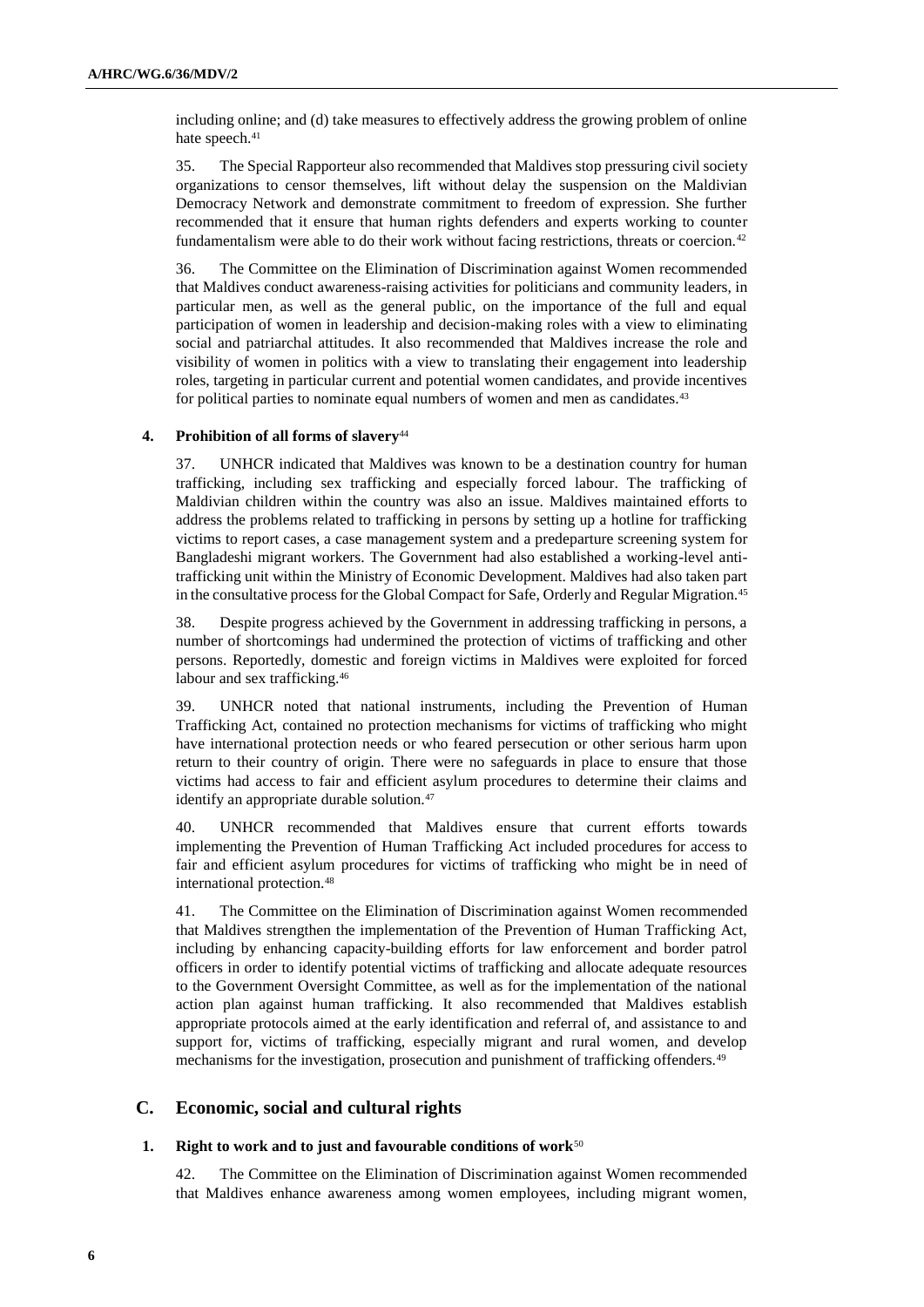about the Employment Act, in particular on sexual harassment, and about remedies available to protect their rights. It also recommended that Maldives provide sex-disaggregated data on the position of women in the labour market and reduce the gender pay gap, including by addressing occupational sex segregation and enforcing the principle of equal pay for work of equal value.<sup>51</sup>

43. The same Committee recommended that Maldives address obstacles preventing women from entering the labour market by promoting the reconciliation of the family and work responsibilities of women and men. It also recommended that Maldives regulate and monitor the working conditions of migrant women employed as domestic workers to protect them from exploitative labour, through increased inspections and the imposition of fines on abusive employers, and promote opportunities for women to seek employment in the tourism sector.<sup>52</sup>

#### **2. Right to social security**

44. The Committee on the Elimination of Discrimination against Women remained concerned about the limited access for women to established social schemes, as reflected by the gender disparity in pension subscriptions and housing schemes. It invited Maldives to ensure that women benefited from all social schemes in place, on an equal basis with men, and, in particular, to increase the participation of women, including self-employed women, in the retirement pension scheme.<sup>53</sup>

45. The same Committee also recommended that Maldives design and implement public policies to extend social protection coverage to women in the informal economy and selfemployed women.<sup>54</sup>

#### **3. Right to health**<sup>55</sup>

46. The Committee on the Elimination of Discrimination against Women recommended that Maldives expedite the adoption of the maternal and child health bill, increase access to obstetric health services, including prenatal and postnatal services, for women on all atolls and islands of Maldives, in particular for rural women, by ensuring effective access to universal health insurance and increasing the number of skilled health-care personnel, ensure age-appropriate education on sexual and reproductive health and rights, including information about available contraceptive methods and family planning, in order to reduce unwanted pregnancies and early pregnancies, remove restrictions applied in practice by health-care personnel to unmarried girls and collect data, disaggregated by age and geographical location, and conduct research on unsafe and illegal abortions.<sup>56</sup>

#### **4. Right to education**<sup>57</sup>

47. UNESCO noted the large increase in school enrolment rates in Maldives, with a gross enrolment ratio of 91 per cent at the pre-primary level and the achievement of almost universal participation at the primary, secondary and lower-secondary levels. Only 45 per cent of children transitioned from the lower-secondary level to the higher-secondary level, owing to lack of access. Higher-secondary courses only existed in 59 of 212 schools in Maldives, so children must therefore migrate to another area in order to continue their studies. The country's geography also made it difficult to implement and monitor the national school curricula, and certain atolls performed at a lower level than others, illustrating a geographical divide in school performance and the quality of education.<sup>58</sup>

48. There was gender parity in education at the pre-primary and primary levels, but at the tertiary level, enrolment rates were much lower among women. Maldives had made efforts to improve the provision of education for children with disabilities across the country. In 2017, there were 52 specialized units and 178 schools with teachers trained in catering to children with disabilities, reaching over 1,172 students. Given that, in 2017, the primary school attendance rate was 85 per cent among students with disabilities and 94 per cent among non-disabled students, a certain level of disparity continued to exist.<sup>59</sup>

49. UNESCO recommended that Maldives enact the education bill to ensure a stronger protection of the right to education and ensure that access to higher-secondary level education was available across the atolls and that the quality and standard of curricula was assured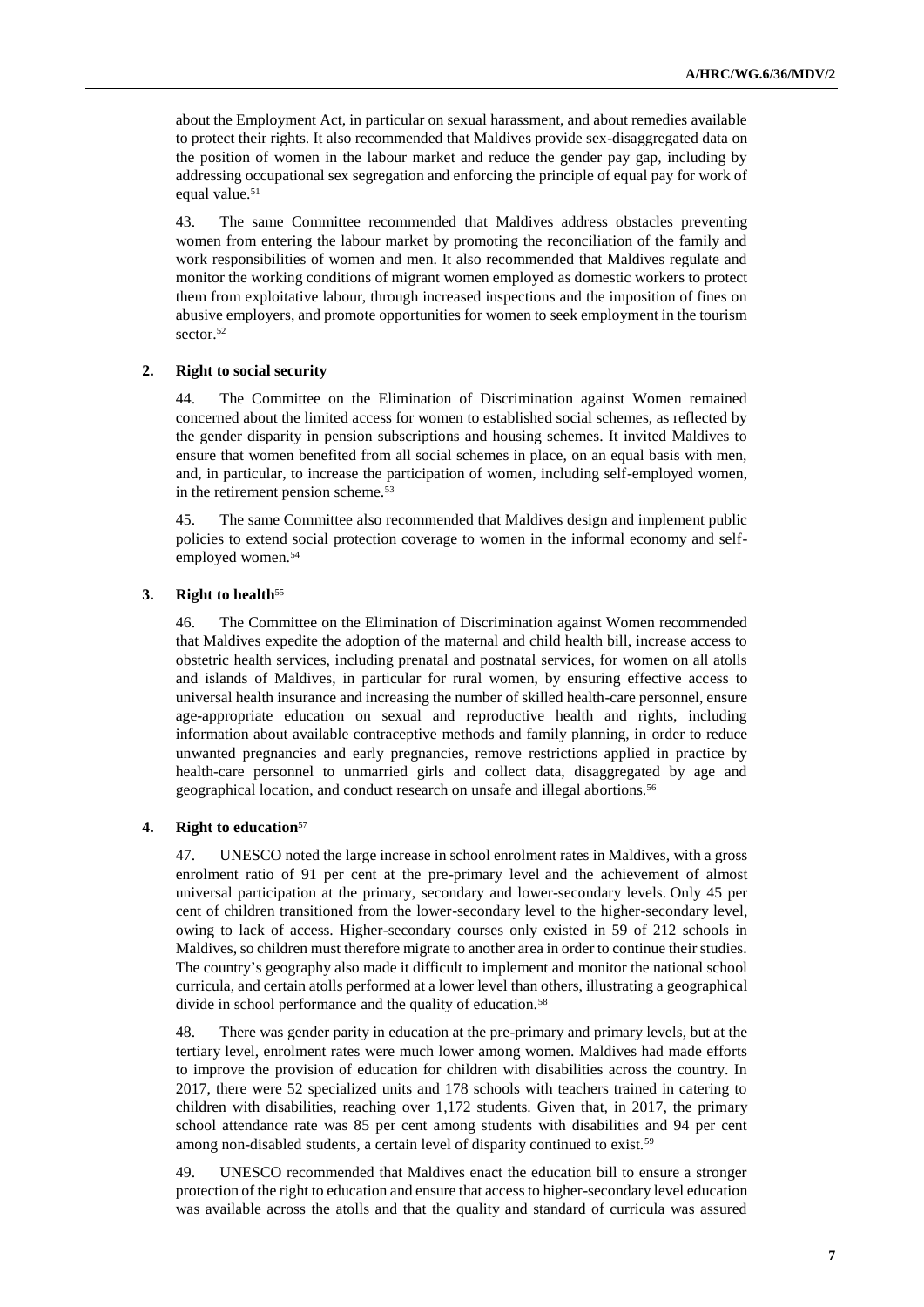without geographical disparities. It also recommended that Maldives promote gender equality and tackle negative stereotypes, through the curricula and the wider education system, and continue to improve the inclusivity of the education system for children with disabilities.<sup>60</sup> The Committee on the Rights of the Child recommended that Maldives implement the inclusive education policy and ensure that inclusive education was given priority over the placement of children in specialized institutions and classes.<sup>61</sup>

## **D. Rights of specific persons or groups**

## **1. Women**<sup>62</sup>

50. The Committee on the Elimination of Discrimination against Women urged Maldives to adopt specific legislation, within a clear time frame, to criminalize marital rape without any exemptions and to ensure the effective implementation of the Domestic Violence Prevention Act, including by allocating adequate financial resources for the implementation of the national strategy for the prevention of domestic violence and establishing mechanisms to ensure that law enforcement officers responded to and investigated complaints regarding violence against women and that perpetrators were prosecuted and punished.<sup>63</sup>

51. The same Committee recommended that Maldives put into place an effective system to monitor and evaluate the implementation, effectiveness and impact of the new legislative framework and collect data on the number of prosecutions and convictions of perpetrators, disaggregated by relevant factors, and strengthen victim assistance and rehabilitation by establishing a comprehensive care system for women who were victims of violence, including medical and psychological support, counselling and rehabilitation services, throughout its territory and, to that end, increase the effectiveness of the family and protection services centres and safe houses by providing adequate funding and trained personnel.<sup>64</sup>

52. The same Committee also reiterated its recommendation that Maldives decriminalize and abolish the imposition of flogging as a sentence for consensual sexual relations outside marriage.<sup>65</sup>

#### **2. Children**<sup>66</sup>

53. The Committee on the Rights of the Child urged Maldives to put an end to harmful practices against children, in particular to ensure that the minimum age of marriage set at 18 in article 4 (a) of the Family Act was upheld, enact legislation explicitly prohibiting female genital mutilation as a harmful practice, combat that practice, including through raising awareness of its harmful effects and holding religious leaders who promoted it accountable, and strengthen awareness-raising campaigns and programmes on the harmful effects of early marriage on the physical and mental health and well-being of girls, targeting households, local authorities, religious leaders, judges and prosecutors.<sup>67</sup>

54. The same Committee also urged Maldives to bring its juvenile justice system fully into line with the Convention and other relevant standards. In particular, it urged Maldives: (a) not to apply penalties for *hadood* offences to children under the age of 18; (b) to raise the age of criminal responsibility to an internationally acceptable standard; (c) to adopt without further delay the bill on juvenile justice, ensuring that its provisions fully complied with the provisions and principles of the Convention, as well as other international standards on the administration of juvenile justice, including the hearing of the child during criminal proceedings; and (d) to abolish flogging as a sentence for crimes.<sup>68</sup>

55. The Committee on the Elimination of Discrimination against Women recommended that, in exceptional cases of the marriage of persons under 18 years of age, the age limit be set at 16 years and that court authorization be required in all such cases.<sup>69</sup>

56. The Committee on the Rights of the Child was concerned that article 28 of the Law on the Protection of the Rights of the Child provided for three cases in which a child was not entitled to any rights provided by that Law: a child who entered into a contract of marriage; a child who became a parent; and a child who was employed.<sup>70</sup>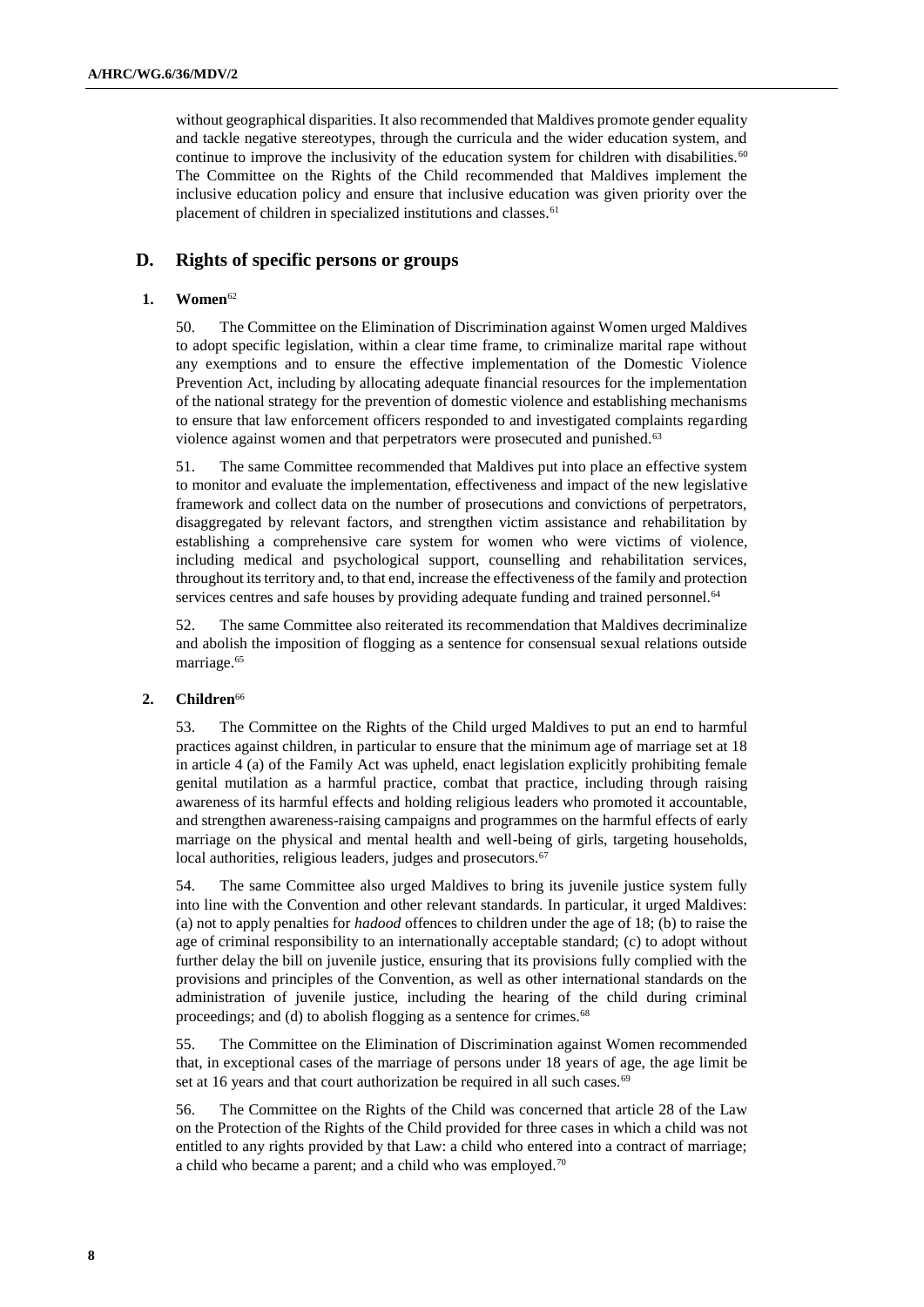57. The same Committee recommended that Maldives adopt legislative safeguards for the protection of children working in family businesses and a comprehensive list of exploitative and hazardous work prohibited for children, provide labour inspectors with mandatory training on recognizing and addressing child labour and strengthen its labour inspections. The Committee also recommended that Maldives seek technical assistance from the International Programme on the Elimination of Child Labour of the International Labour Organization in that regard.<sup>71</sup>

### **3. Persons with disabilities**<sup>72</sup>

58. The Committee on the Rights of the Child was concerned about the lack of full implementation of the Protection and Financial Assistance to Persons with Disabilities Act. It remained concerned about the stigmatization of children with disabilities, the absence of data, disaggregated by relevant factors, on children with disabilities and their lack of access to health services.<sup>73</sup>

59. The same Committee urged Maldives to adopt a human rights-based approach to disability, set up a comprehensive strategy based on statistical data, disaggregated by relevant factors, for the inclusion of children with disabilities, allocate sufficient resources for the full implementation of the Protection and Financial Assistance to Persons with Disabilities Act, ensure that all children with disabilities were included in the disability registry, remove any existing financial or other obstacles to such registration, strengthen its efforts to ensure that children with disabilities had access to health care, including early detection and intervention programmes and undertake awareness-raising campaigns to combat the stigmatization of and prejudice against children with disabilities and promote a positive image of such children.<sup>74</sup>

### **4. Migrants, refugees and asylum seekers**<sup>75</sup>

60. UNHCR noted that, in January 2019, Maldives had reported that 144,607 migrants were on a work visa, while more than 63,000 were estimated to be living as irregular migrant workers. They were mainly migrants entering the construction and service sectors who, whether documented or undocumented, had been left vulnerable to fraudulent recruitment, the confiscation of identity and travel documents, non-payment of wages and debt bondage.<sup>76</sup>

61. UNHCR also noted that there was neither an asylum adjudication system in the country nor a national refugee protection mechanism in place. The accession to the Convention relating to the Status of Refugees and the establishment of a national legal framework on asylum would enable the Government to adequately protect asylum seekers and refugees, in line with its international obligations. UNHCR stood ready to work closely with the Government and the Human Rights Commission to meet the existing and potential challenges of displacement, as well as on the management of individual asylum claims, including on immediate capacity enhancement.<sup>77</sup>

62. UNHCR recommended that Maldives articulate a national refugee protection framework through the development of administrative orders and instructions and asylum adjudication or registration structures so as to allow asylum issues to be handled in an immediate, constructive, collaborative and rights-based manner.<sup>78</sup>

63. UNHCR recommended that Maldives respect the right to seek asylum by enabling effective and unhindered access to its territory and full compliance with the principle of nonrefoulement. It also recommended that Maldives establish procedures to identify and support asylum seekers among the broader categories of migrants who might otherwise be at risk of persecution if deported.<sup>79</sup>

64. UNHCR recommended that Maldives ensure that the detention of persons in need of international protection was only used as a measure of last resort and, where necessary, for as short a period as possible, and apply alternatives to detention. It also recommended that Maldives establish a regular information-sharing platform with UNHCR to enable the early identification of asylum seekers and the establishment of appropriate response mechanisms.<sup>80</sup>

65. The Special Rapporteur on torture and other cruel, inhuman or degrading treatment or punishment stressed that the absolute and non-derogable prohibition of torture and other cruel, inhuman or degrading treatment or punishment also applied to the working and living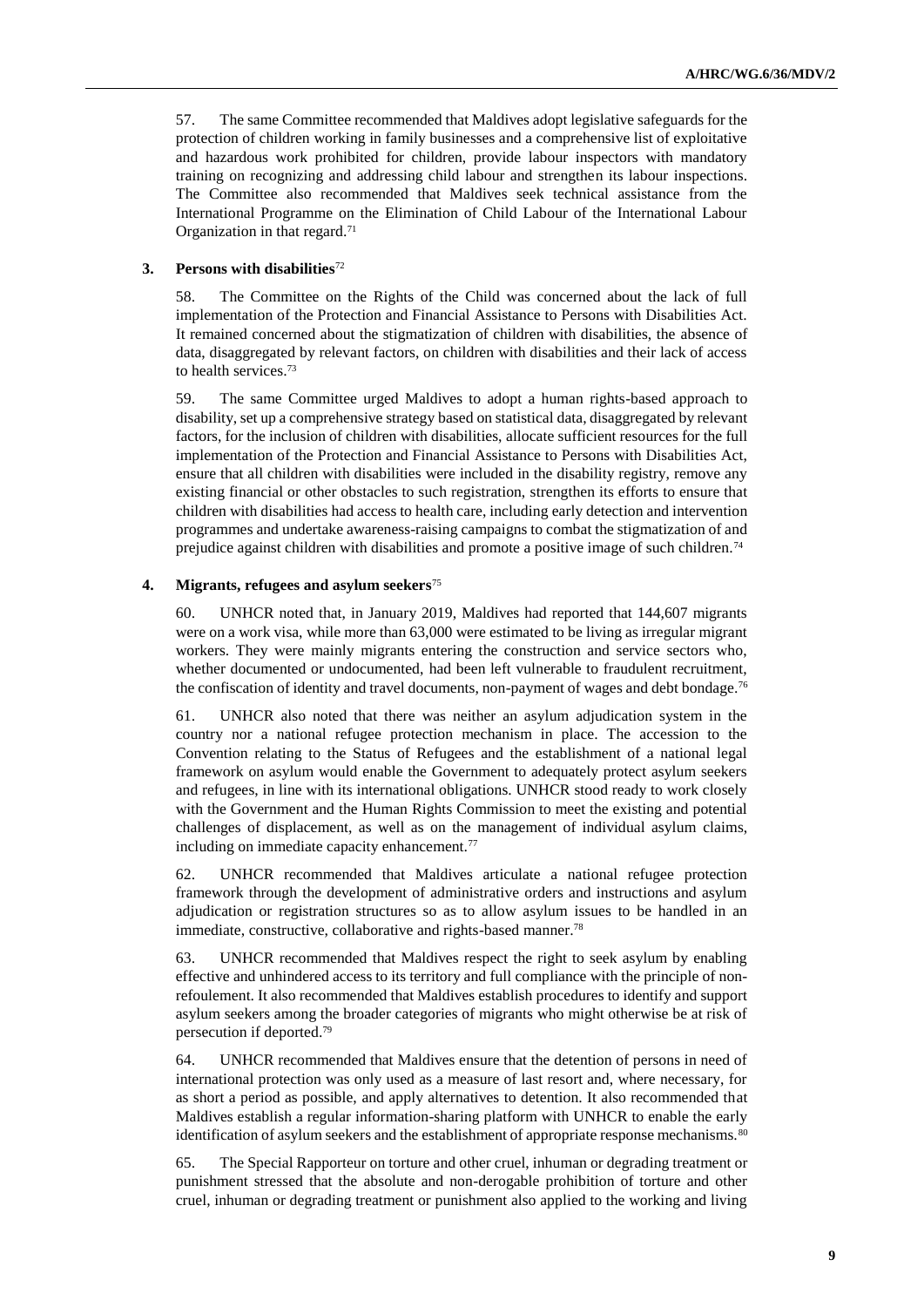conditions of migrant workers and members of their families. In that regard, he strongly recommended that the authorities: (a) ensure effective regulation and oversight of private recruitment agencies; (b) establish and enforce adequate working and accommodation standards; and (c) systematically impose penal, civil, labour and administrative sanctions for violations, exploitation and abuse on the part of involved employers, recruiters, officials and any other accomplices.<sup>81</sup>

### **5. Stateless persons**<sup>82</sup>

66. UNHCR noted that accession to the Convention relating to the Status of Stateless Persons and the Convention on the Reduction of Statelessness would establish a framework to prevent and reduce statelessness and avoid the detrimental effects of statelessness on individuals and society by ensuring minimum standards of treatment for stateless persons.<sup>83</sup>

67. UNHCR recommended that Maldives draft and adopt national legislation for guiding the prevention and reduction of statelessness and the protection of stateless persons and continue its legislative, institutional and socioeconomic reforms to provide an effective framework to address gender mainstreaming, violence against women, religious intolerance and the risk of the creation of statelessness, particularly with regard to citizenship.<sup>84</sup>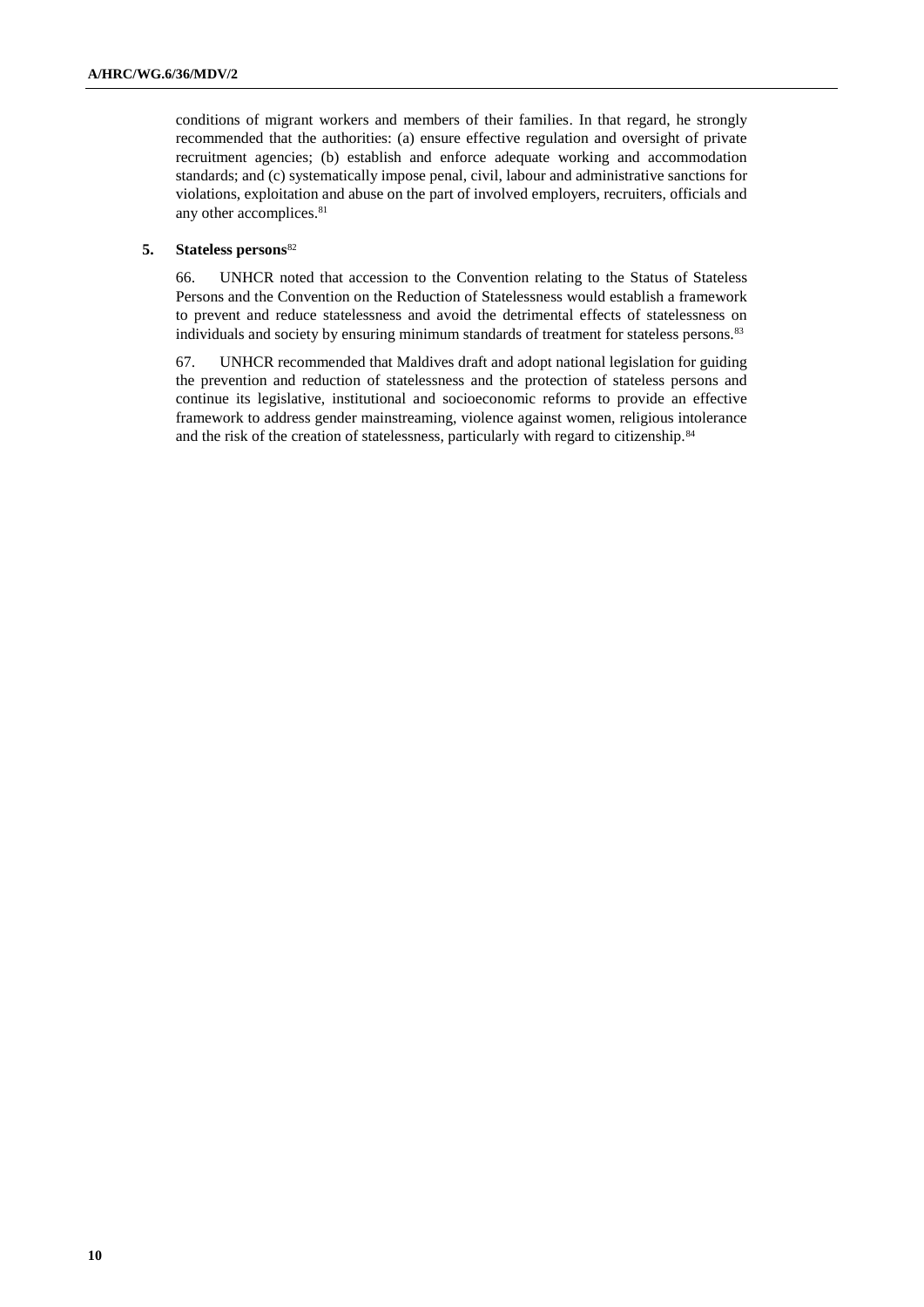#### *Notes*

- <sup>1</sup> Tables containing information on the scope of international obligations and cooperation with international human rights mechanisms and bodies for Maldives will be available at [www.ohchr.org/EN/HRBodies/UPR/Pages/MVIndex.aspx.](file:///C:/Users/Suze/AppData/Local/Packages/microsoft.windowscommunicationsapps_8wekyb3d8bbwe/LocalState/Files/S0/3/Attachments/www.ohchr.org/EN/HRBodies/UPR/Pages/MVIndex.aspx)
- <sup>2</sup> For relevant recommendations, see A/HRC/30/8, paras. 141.15-141.19, 141.22, 143.1-143.25, 143.30–143.32, 144.1–144.3 and 144.16–144.21.
- CRC/C/MDV/CO/4-5, paras. 74–75.
- CEDAW/C/MDV/CO/4-5, para. 25.
- UNHCR submission for the universal periodic review of Maldives, p. 1.
- UNESCO submission for the universal periodic review of Maldives, para. 9.
- CEDAW/C/MDV/CO/4-5, para. 9.
- CRC/C/MDV/CO/4-5, para. 7.
- For relevant recommendations, see A/HRC/30/8, paras. 141.1–141.7, 141.99, 143.26–143.29, 143.57–143.58, 144.4–144.5, 144.9 and 144.49.
- CEDAW/C/MDV/CO/4-5, para. 11.
- Ibid.
- CAT/C/MDV/CO/1, para. 20.
- Ibid., para. 15.
- <sup>14</sup> For relevant recommendations, see A/HRC/30/8, paras. 141.21, 143.76 and 144.6–144.8.
- CRC/C/MDV/CO/4-5, para. 26.
- A/HRC/43/50/Add.2, para. 94.
- Ibid.
- CRC/C/MDV/CO/4-5, para. 27.
- For relevant recommendations, see A/HRC/30/8, paras. 141.126–141.129 and 143.71.
- CEDAW/C/MDV/CO/4-5, para. 43.
- CRC/C/MDV/CO/4-5, para. 20.
- Ibid., para. 21.
- For relevant recommendations, see A/HRC/30/8, paras. 143.43–143.44, 144.12–144.15 and 144.22– 144.39.
- CAT/C/MDV/CO/1, para. 33.
- Ibid., para. 34.
- CRC/C/MDV/CO/4-5, paras. 30–31.
- CAT/C/MDV/CO/1, paras. 23–24.
- Ibid., para. 17.
- <sup>29</sup> Preliminary observations and recommendations of the Special Rapporteur on torture and other cruel, inhuman or degrading treatment or punishment on his official visit to Maldives, 17–24 November 2019.
- CAT/C/MDV/CO/1, paras. 39–40.
- For relevant recommendations, see A/HRC/30/8, paras. 141.74–141.78, 143.45–143.56, 143.73– 143.75, 143.77–143.78 and 144.40–42.
- CAT/C/MDV/CO/1, para. 10.
- <sup>33</sup> Preliminary observations and recommendations of the Special Rapporteur on torture and other cruel, inhuman or degrading treatment or punishment on his official visit to Maldives.
- CEDAW/C/MDV/CO/4-5, para. 13.
- Ibid.
- CAT/C/MDV/CO/1, para. 8.
- Ibid.
- For relevant recommendations, see A/HRC/30/8, paras. 141.20, 141.82–141.90, 143.41, 143.59– 143.66 and 144.43–48.
- CRC/C/MDV/CO/4-5, para. 34.
- Ibid., para. 35.
- A/HRC/43/50/Add.2, para. 98.
- Ibid.
- CEDAW/C/MDV/CO/4-5, para. 29.
- For relevant recommendations, see A/HRC/30/8, paras. 141.66–141.70.
- UNHCR submission, pp. 1–2.
- Ibid., p. 4.
- Ibid.
- Ibid.
- CEDAW/C/MDV/CO/4-5, para. 25.
- For the relevant recommendation, see A/HRC/30/8, para. 141.98.
- CEDAW/C/MDV/CO/4-5, para. 35.